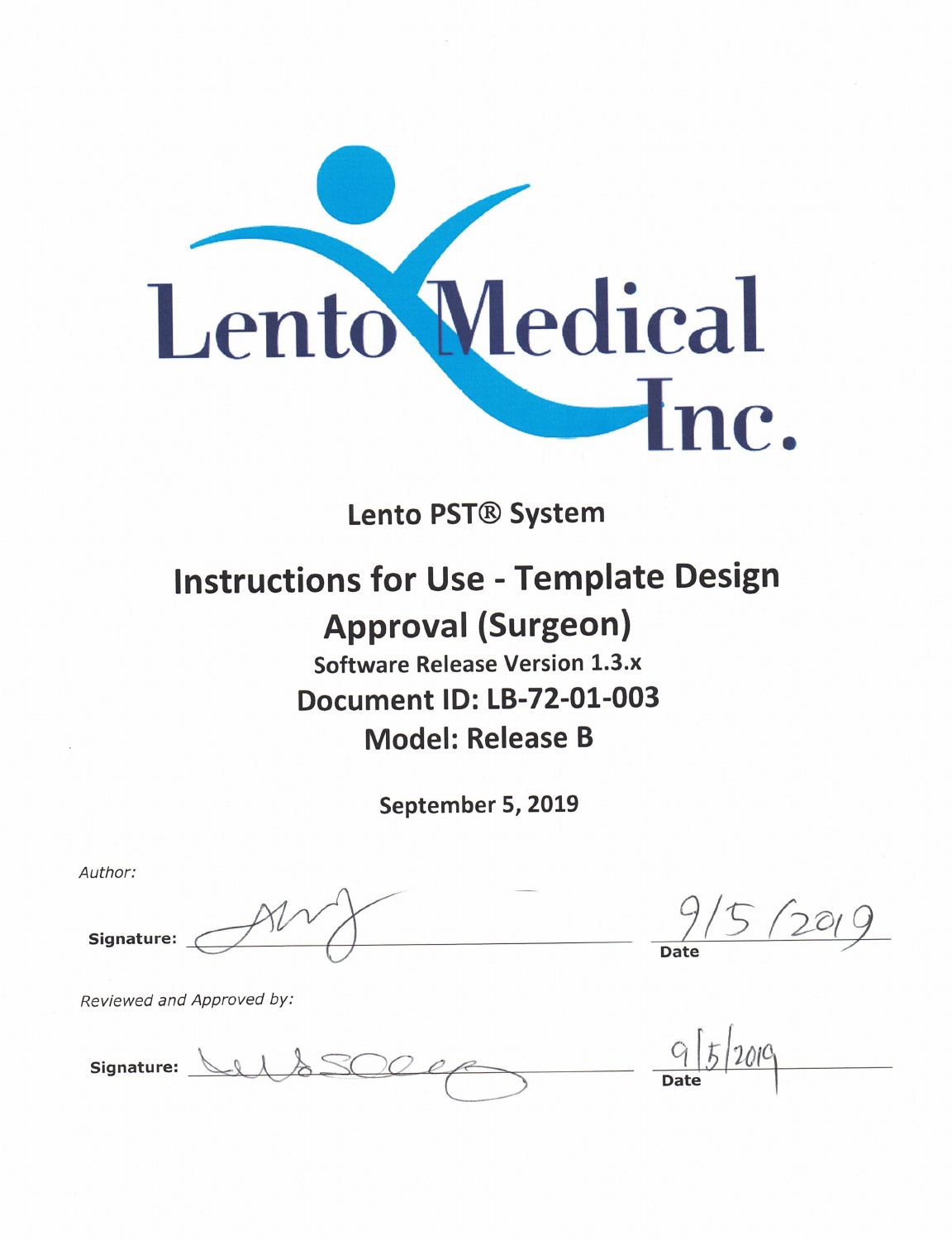These instructions are intended to guide the surgeon in the surgical planning and template design, review and approval stage for an order of the Lento Medical PST® System guides. Approval is provided online through the Lento Medical web portal (www.lentomedical.net).



The following organization is the Authorized Representative for the Lento Medical PST® System:

#### EC **REP**

 HealthLink Europe BV De Tweeling 20-22 5215 MC's - Herrogenbosch The Netherlands Tel.: +31-13 5479300 Web: www.healthlinkeurope.com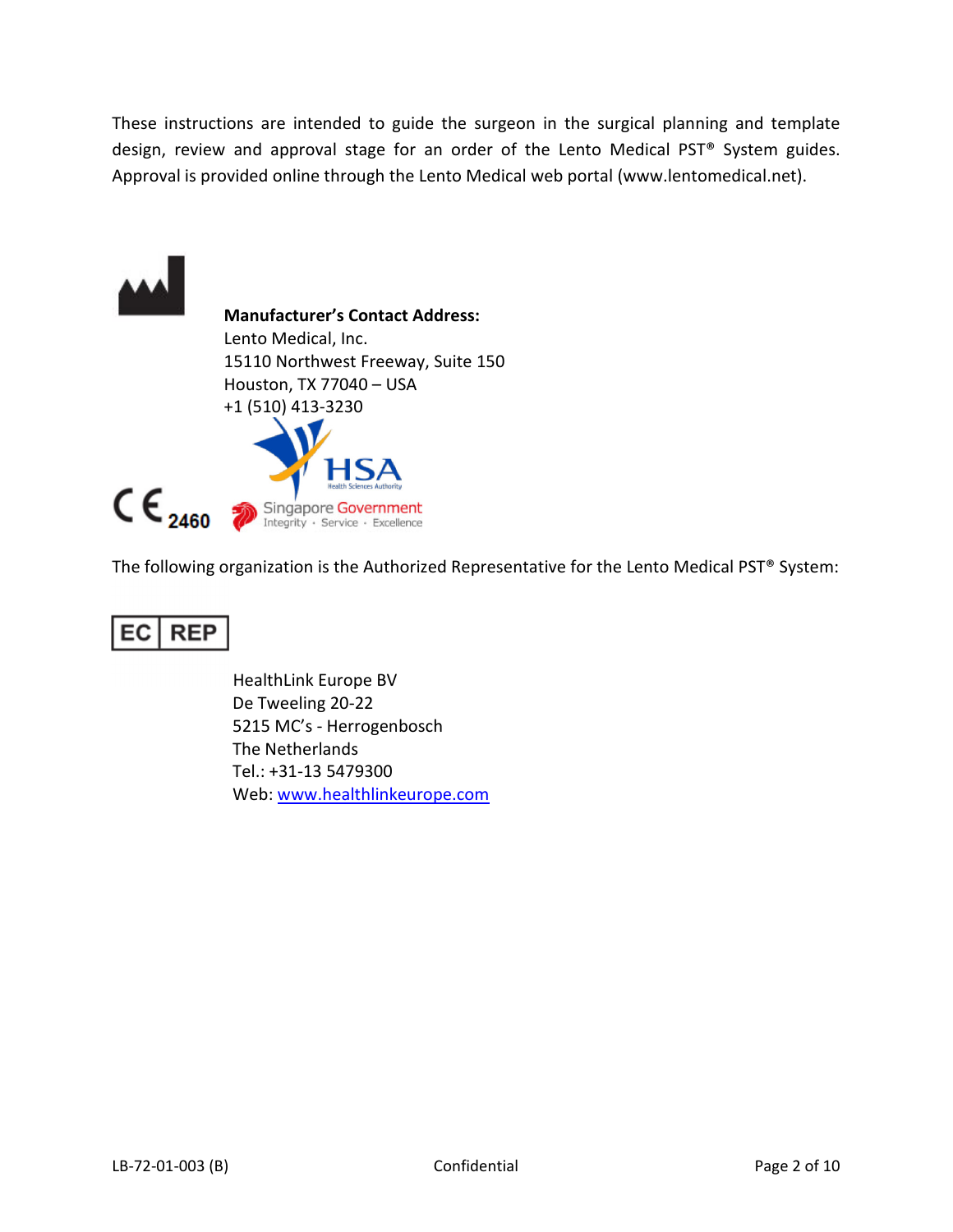#### **Introduction**

Lento Medical PST<sup>®</sup> System web-based software offers a simplified Total Knee Replacement (TKR) surgery planning interface. Surgical planning software is widely available but is generally PC or local server based. The use of such programs tends to be time consuming, expensive and requires frequent updating and/or IT maintenance. The Lento Medical PST System offers "logon-and-use" surgical planning tools and custom made cutting guide creation. And the system is low-to-no maintenance requiring no IT support to install, use or maintain. The Lento Medical PST® System web-based software provides direct, focused assistance on setting angles, rotation, cut plane, offsets and implant sizing as appropriate to TKR surgery.

# Warnings:

- The Lento Medical PST® System has not been evaluated in a pediatric population therefor performance in such cases is unknown.
- The Lento Medical PST® System software is a prescription only medical device.
- The software is not a substitute for critical thinking and intra-operative adjustment of surgical goals based on education, training and experience of the practitioner.
- Surgical planning software only provides and documents useful alignment and orientation information based on specific individual anatomic data obtained from current MRI/CT image sources.
- The software does not provide an absolute or only solution plan for joint replacement surgery, it only documents one possible approach, no surgical philosophy is recommended.
- The use of the software on mobile platforms, such as Google Android, Apple iPhone, or similar tablet-type devices has not been validated and is not recommended at any time.
- These are patient specific, single use, disposable instruments.
- Do not attempt to reuse, recondition or re-sterilize.
- Do not alter the instruments in any way.
- Lento Medical PST® System guides are to be used by a surgeon trained in the use of personalized instrument surgery (custom guides).
- Be aware that these patient specific instruments have been manufactured based of MRI scans of the patient. If the patient's anatomy has changed significantly since the time of the MRI scan, the instruments should not be used.
- The instruments should be properly cleaned before sterilization. Do not use if the instruments are broken, cracked, or when loose powder is present.
- The instruments in the package are provided non-sterile.
- The instruments in the package must be sterilized prior to use.
- Federal Law (USA) restricts this device to sale by or on the order of a physician.



• The use of aged (>3 months) MRI image files is not recommended. Accuracy of planning and guide fit will diminish with evolving or changing disease processes.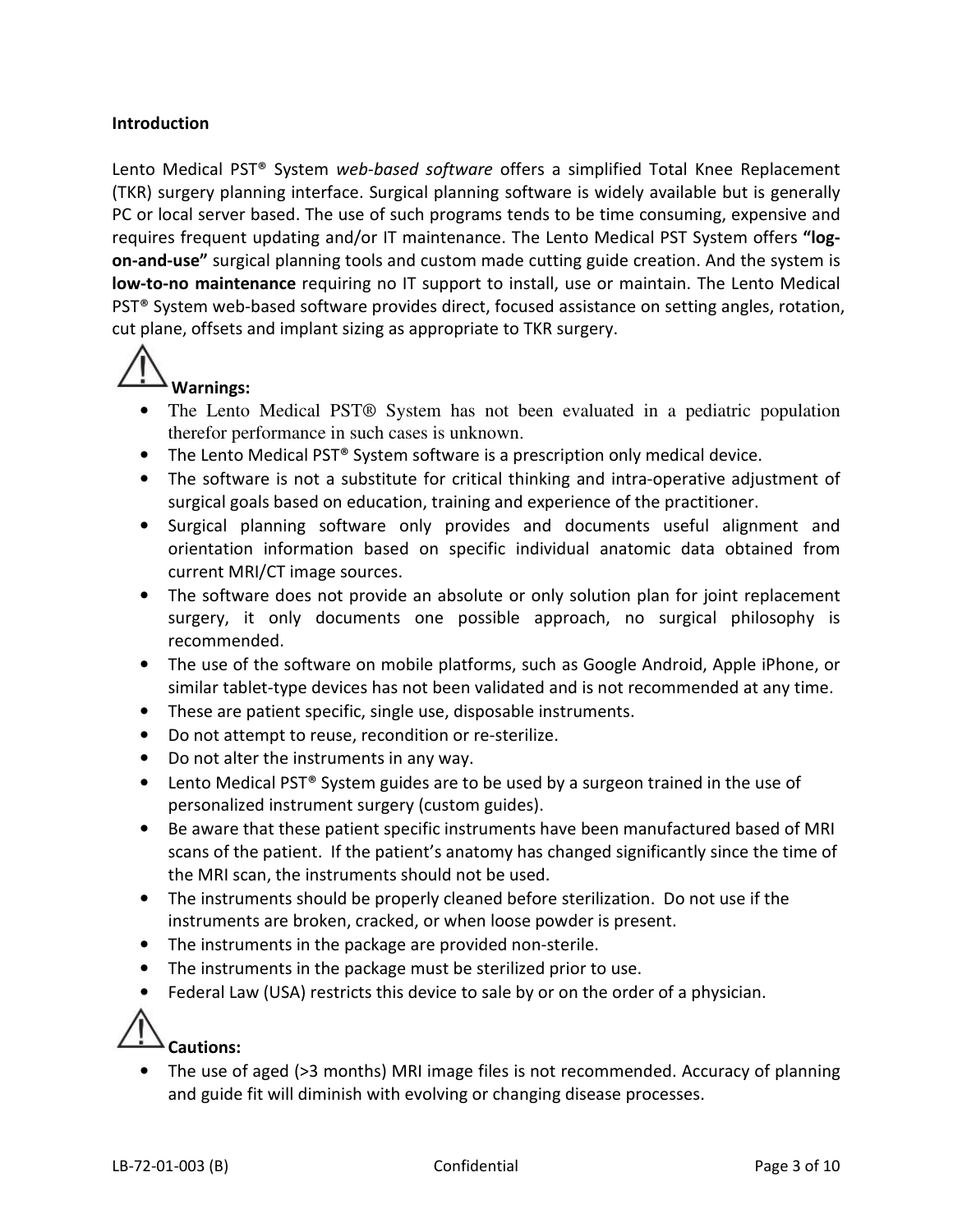

- Use only MRI data of recent origin obtained per established Lento Medical PST® System designated MRI protocols.
- Care should be taken to minimize excessive heat buildup due to friction between the PSI instruments and other instrumentation, such as drills. Excessive heat buildup can lead to deformation of the PSI instrument.
- Do not place heavy instruments on top of the PST System guides instruments during sterilization.



- Metallic implants in or near the affected joint are known to interfere with the MRI images.
- Provides estimate of implant sizing only. Optimal implant size can only be determined during surgery and may differ from sizes projected during planning. Most estimated implant sizes will typically fall within one size of estimation.
- The software is not for use in planning revision/replacement surgery in persons already having implants in the affected joints.
- DICOM to JPEG file creation The use of planning images based on the JPEG image format limits some file attributes encoded with the original DICOM images. For instance, some information contained in the DICOM header including image manipulation functions like pan, zoom, full gray scale control, contrast adjustment and pixel resizing are limited or unavailable.
- Digital x-ray data is not acceptable for planning purposes; the files must be MRI images.



• Do not use in patients with active infection of the knee joint area.

#### User System Requirements

- 1. High speed internet access
- 2. A color monitor or display with VGA image display capabilities with 1280 x 800 resolution (recommended)
- 3. A mouse, touch pad or similar input device to interact with the surgery case
- 4. A keyboard (virtual or physical) for text input
- 5. A PC/Workstation w/1GB of RAM or more capable of running Windows or Mac OS
- 6. A Web Browser, (Internet Explorer, Firefox, Google Chrome or Safari)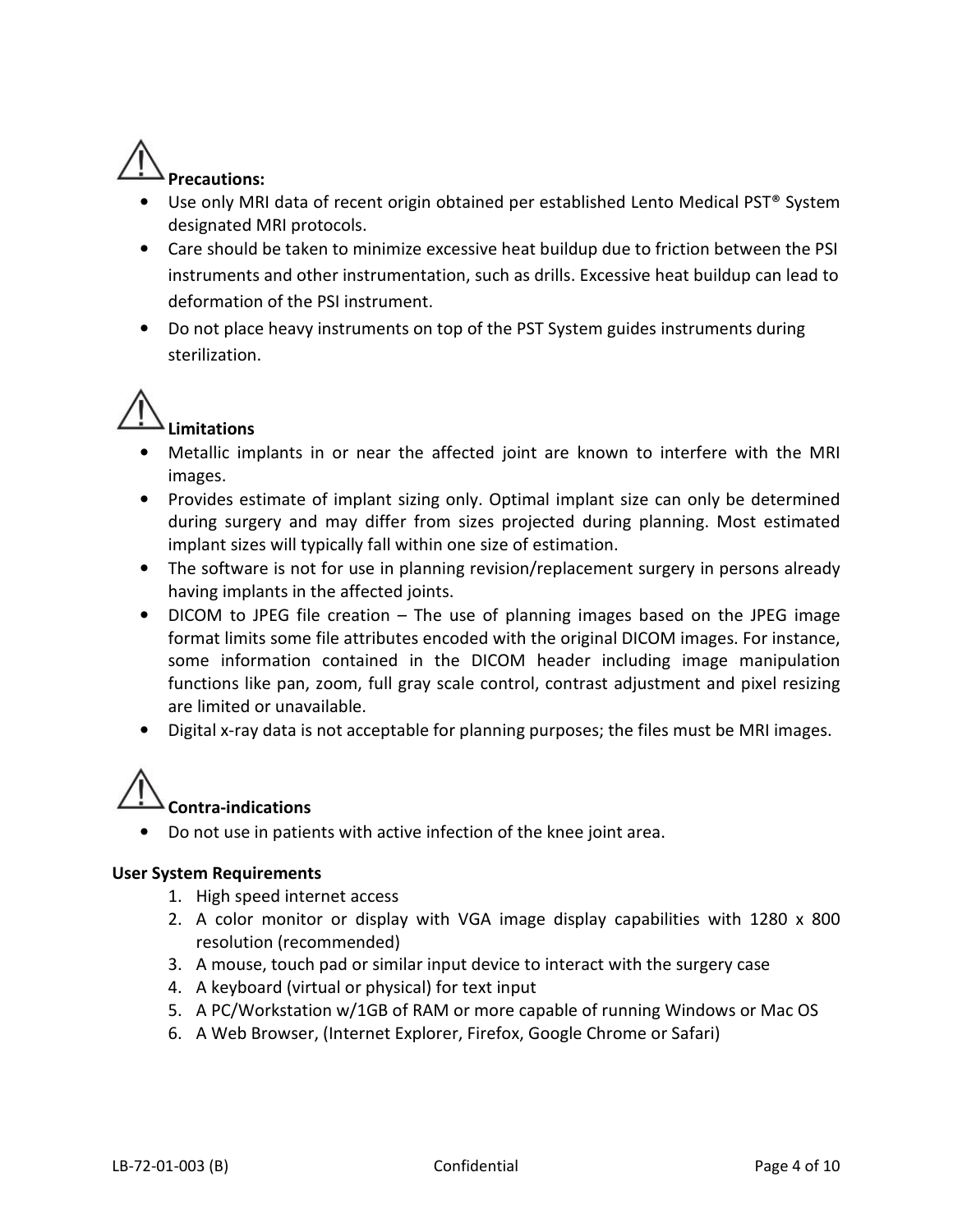#### Indication for Use

The Lento Medical PST® System is a software interface and image manipulation system used to transfer DICOM images from a Magnetic Resonance Imaging (MRI) system.

The Lento Medical PST® System creates a surgical plan and produces a custom surgical instrument intended to assist the surgeon in the orientation and placement of Total Knee Replacement (TKR) components intra-operatively by guiding the marking of bone or tissue before cutting.

NOTICE: The Lento Medical PST® System software does not utilize any compression techniques or technology when accepting, storing or viewing DICOM images.

NOTICE: Software Anomalies. The Lento Medical PST® System software supports the following Web Browsers, Internet Explorer (Ver 9.0) or newer, Firefox (Ver 15.0) or newer, Google Chrome (Ver 25.0) and Safari (Ver 4.0) or newer. Such browsers may be used with various operating systems, including those supporting Windows OS (XP, 7, Vista) or newer or Mac OS X (Ver 10.0) or newer.

Depending on your browser or operating system your screen may look slightly different depending on the software environment. This may include available fonts, spacing between graphical user interface (GUI) components, and some other minor appearance items.

NOTICE: The Lento Medical PST System Web software does not interact directly with DICOM generating equipment (PACS devices). The image files needed by the Lento Medical PST<sup>®</sup> System Web software originate from the MRI/CT center as DICOM files which are transferred to the company server by Imaging Center personnel using DICOM compliant processes. File transfer protocols or file transfer requests are not generated or provided.

NOTICE: The Lento Medical PST® System Surgical Planning Software program does not interact with or affect DICOM image source equipment (PACS devices).

Updates: For updates to this document, please contact the Help Desk support team.

Help Desk: If this document does not address your question please contact Lento Medical, Inc.

Telephone: The Help Desk and Customer Service support teams can be reached via: United States and Canada during normal operating hours +1 (510) 413-3230.

Company URL: http://www.lentomedical.com

Lento Medical PST System URL: http://www.lentomedical.net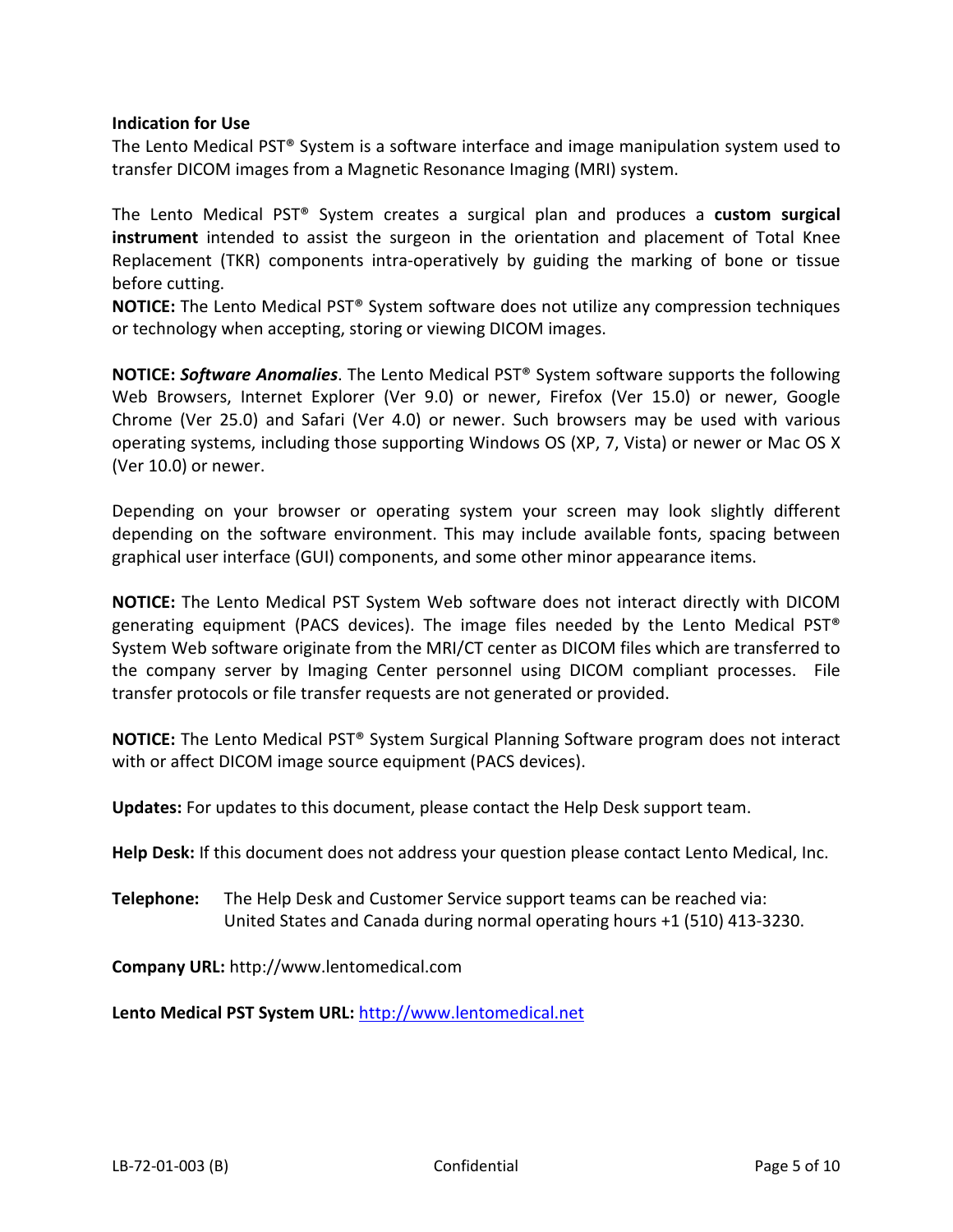#### 1. Log In

Lento Medical Admin or Sales personnel will assist the surgeon with registering an account for the Lento Medical web portal. Once a username and password is created, the surgeon will use the information to log in.

- a. Enter Username
- b. Enter Password
- c. Click "Login" button

| Welcome to Lento Medical Inc. |  |  |
|-------------------------------|--|--|
| Username:                     |  |  |
|                               |  |  |
| Password:                     |  |  |
|                               |  |  |
|                               |  |  |

#### 2. Surgeon Landing Page

The surgeon landing page will appear listing all active cases for surgeon view. The status of a case that requires surgeon approval will show "Surgeon Approval Pending."

The Surgeon can double click the case number and the patient case page will appear.

|                           |                                                             | <b>Jane Doe</b> Surgeon             |            |               |               |                                                                                       |            |      |              |               |                                 |
|---------------------------|-------------------------------------------------------------|-------------------------------------|------------|---------------|---------------|---------------------------------------------------------------------------------------|------------|------|--------------|---------------|---------------------------------|
| <b>Doe</b><br>N/A<br>Jane | <b>Last Name</b><br><b>Middle Name</b><br><b>First Name</b> |                                     |            |               |               | <b>Email Address</b><br>akim.orthomade@gmail.com<br>Phone<br>1234567890<br>Fax<br>N/A |            |      |              |               |                                 |
|                           | <b>Office Name</b><br>OM Office<br><b>Office Address</b>    | 402 Kato Terrace, Fremont, CA 94539 |            |               | ◢             |                                                                                       |            |      |              |               |                                 |
|                           | Cases                                                       |                                     |            |               |               |                                                                                       |            |      |              |               | <b>Add New Case</b>             |
|                           | Case#                                                       | Surgeon                             | Patient    | <b>DOPO</b>   | <b>DOS</b>    | <b>DOB</b>                                                                            | Type       | Side | <b>Notes</b> | <b>Status</b> |                                 |
|                           | K27915R                                                     | Jane Doe                            | John Smith | Aug. 11, 2016 | Oct. 15, 2016 | June 16, 1953                                                                         | <b>TKA</b> | R    |              |               | <b>Surgeon Approval Pending</b> |

 $\mathbf{v}$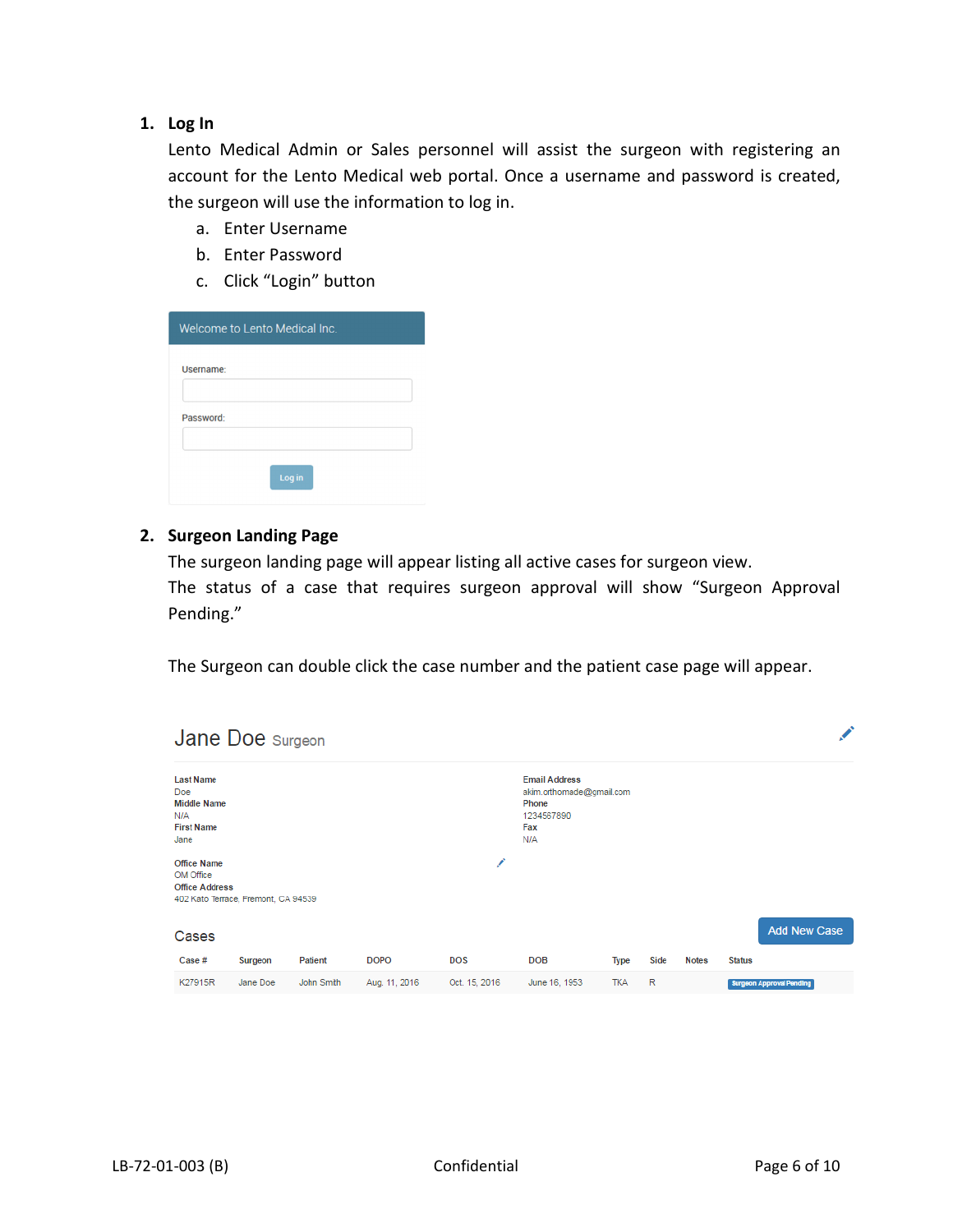### 3. View Surgeon Planning Reference

From the patient case page, surgeon will need to click "View Surgeon Planning Reference."

| K27915R John Smith                                                                                                                                                                                                                                 |                                                                                                                                                                                                               | <b>Surgeon Approval Pending</b>                                                                                          |
|----------------------------------------------------------------------------------------------------------------------------------------------------------------------------------------------------------------------------------------------------|---------------------------------------------------------------------------------------------------------------------------------------------------------------------------------------------------------------|--------------------------------------------------------------------------------------------------------------------------|
| $\overline{\mathscr{E}}$<br>Surgeon<br>Jane Doe<br><b>Email Address</b><br>akim.orthomade@gmail.com<br>Phone<br>1234567890<br>Fax<br><b>N/A</b><br><b>Office Name</b><br>OM Office<br><b>Office Address</b><br>402 Kato Terrace, Fremont, CA 94539 | Patient<br>John Smith<br>Age 63 Gender Male<br><b>DOPO</b><br>Aug. 11, 2016<br><b>DOB</b><br>June 16, 1953<br><b>DOS</b><br>Oct. 15, 2016<br>Surgery<br><b>TKA</b><br>Side<br><b>Right</b>                    | <b>MRI Center</b><br>OrthoMade MRI Center<br>1234 ABC AVE, Fremont, CA 95000<br>Phone<br>5105551234<br>Fax<br>5105551234 |
| ∕<br>Angela Distributor Distributor<br>Phone<br>No phone provided<br><b>Email Address</b><br>No email provided<br><b>Office Address</b><br>7944 Angela Distro Ln., Suite 269, Pittsburgh, PA<br>15255                                              | <b>Note</b><br>No notes.<br><b>Surgeon Preferences</b><br>Surgeon<br>Jane Doe<br>Patient<br>John Smith<br>Implant<br>None<br>Alignment<br>None<br><b>Requirements</b><br>None<br><b>Ship To:</b><br>OM Office | ∕<br><b>View Surgeon Planning Reference</b>                                                                              |
|                                                                                                                                                                                                                                                    | <b>Case Files</b><br><b>MRI Data</b><br>K27915R mri<br>23.0 MB                                                                                                                                                |                                                                                                                          |

Surgeon will be directed to the "Surgeon Template Design Approval" Page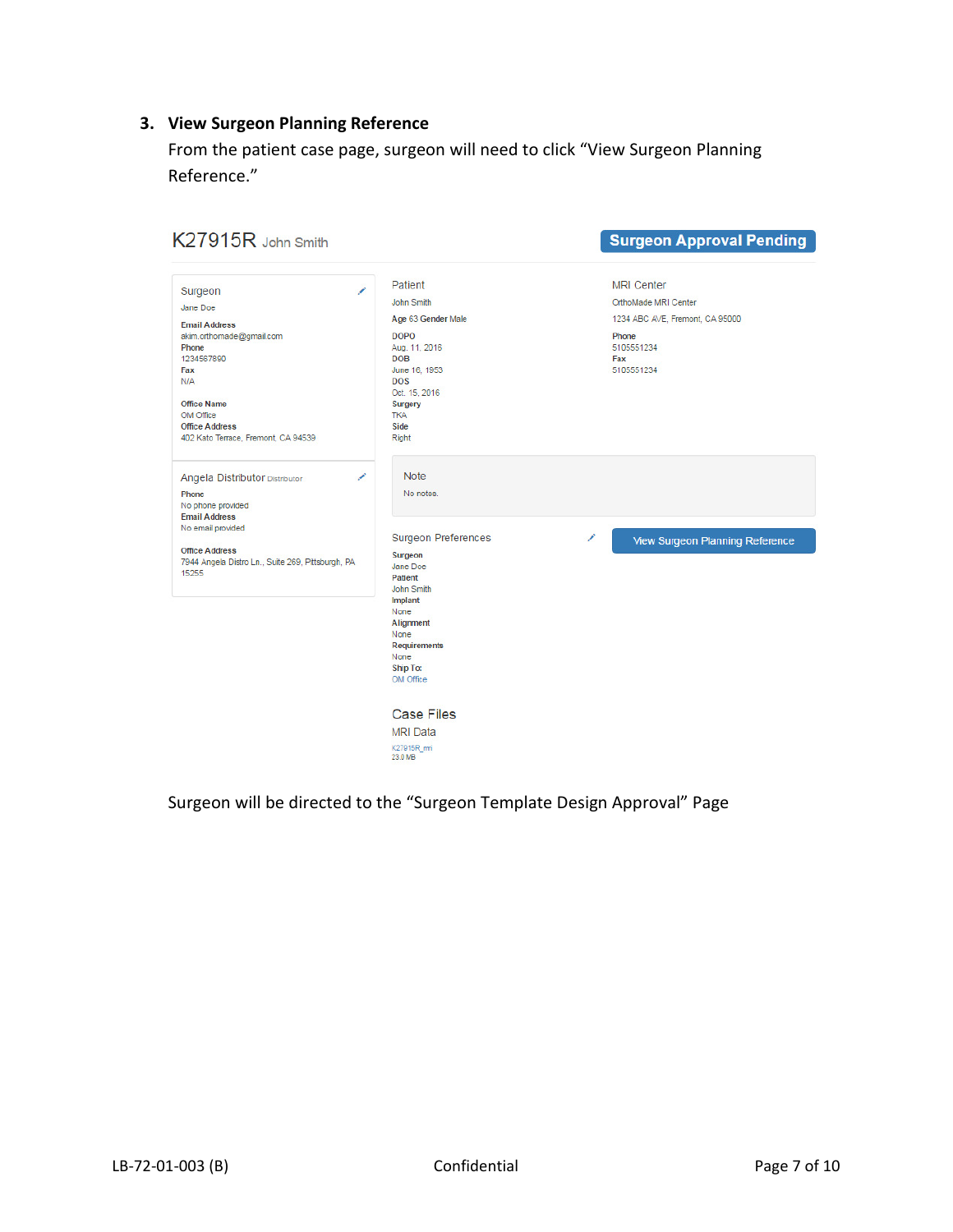#### 4. Surgeon Template Design Approval Page

On this page, surgeon will have the option to view each coronal, sagittal, and axial view of the MRI surgical planning.



Each Coronal, Axial, and Sagittal view will be enlarged by double clicking, showing as below.



Select size will have drop selection of implant (size 1 to 8). Each arrow button will move implant positioning ( left, right, up, and down ) Rotate arrow will rotate the implant by 3 degrees.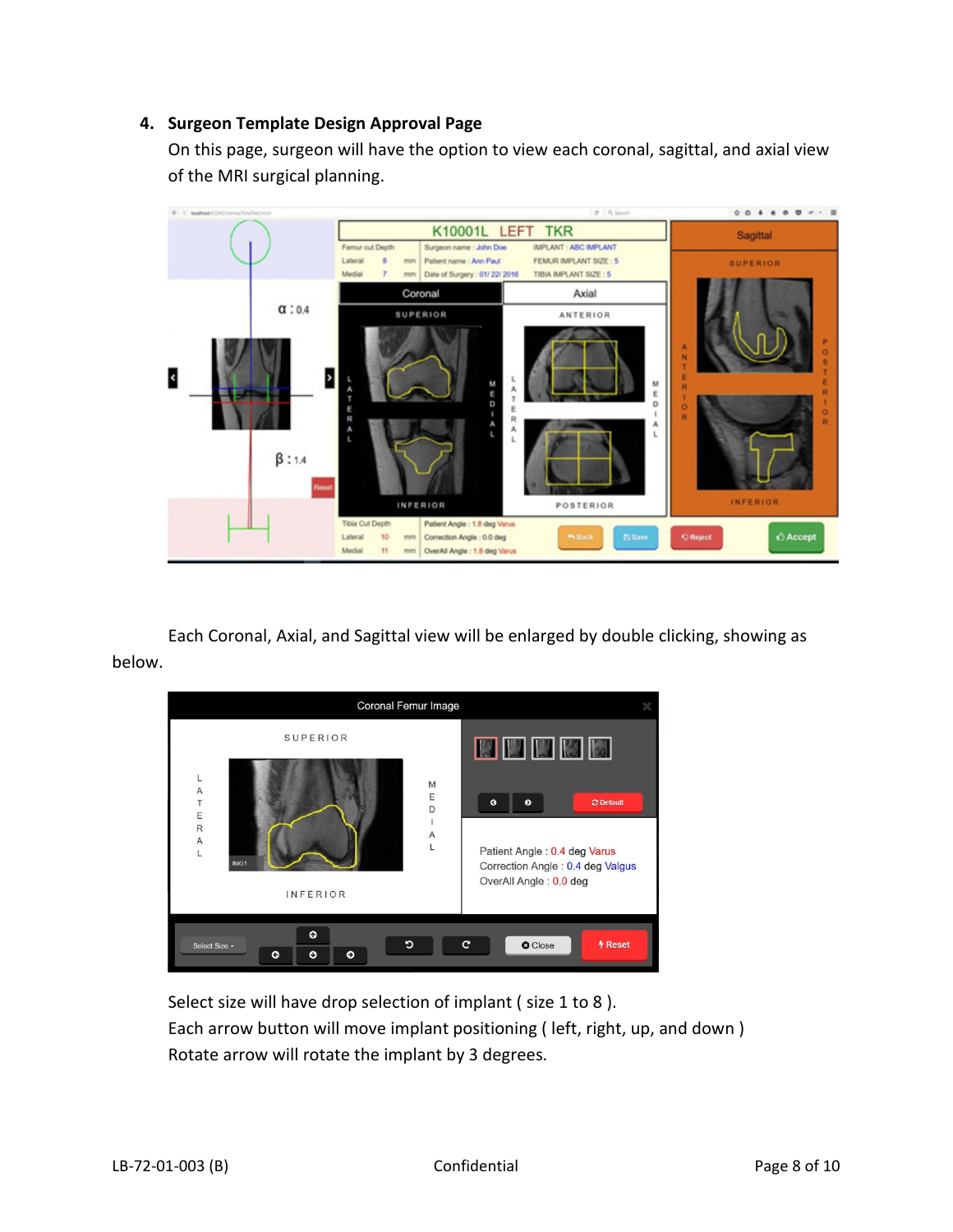The overall limb alignment may be adjusted by clicking the right or left arrow on either side of the knee graphic image. The circle at the top of the graphic represents the center of the femoral head and the brackets at the bottom represent the center of the ankle joint. Each right or left arrow click adjusts the varus/valgus angle of the knee 0.5 degree or 0.5mm, max +- 5 degree or mm. The knee image is moved medially or laterally while maintaining the upper and lower boundary area within the femoral head and the median of the ankle. The resection lines of the rectangular resection box remain parallel to the floor.